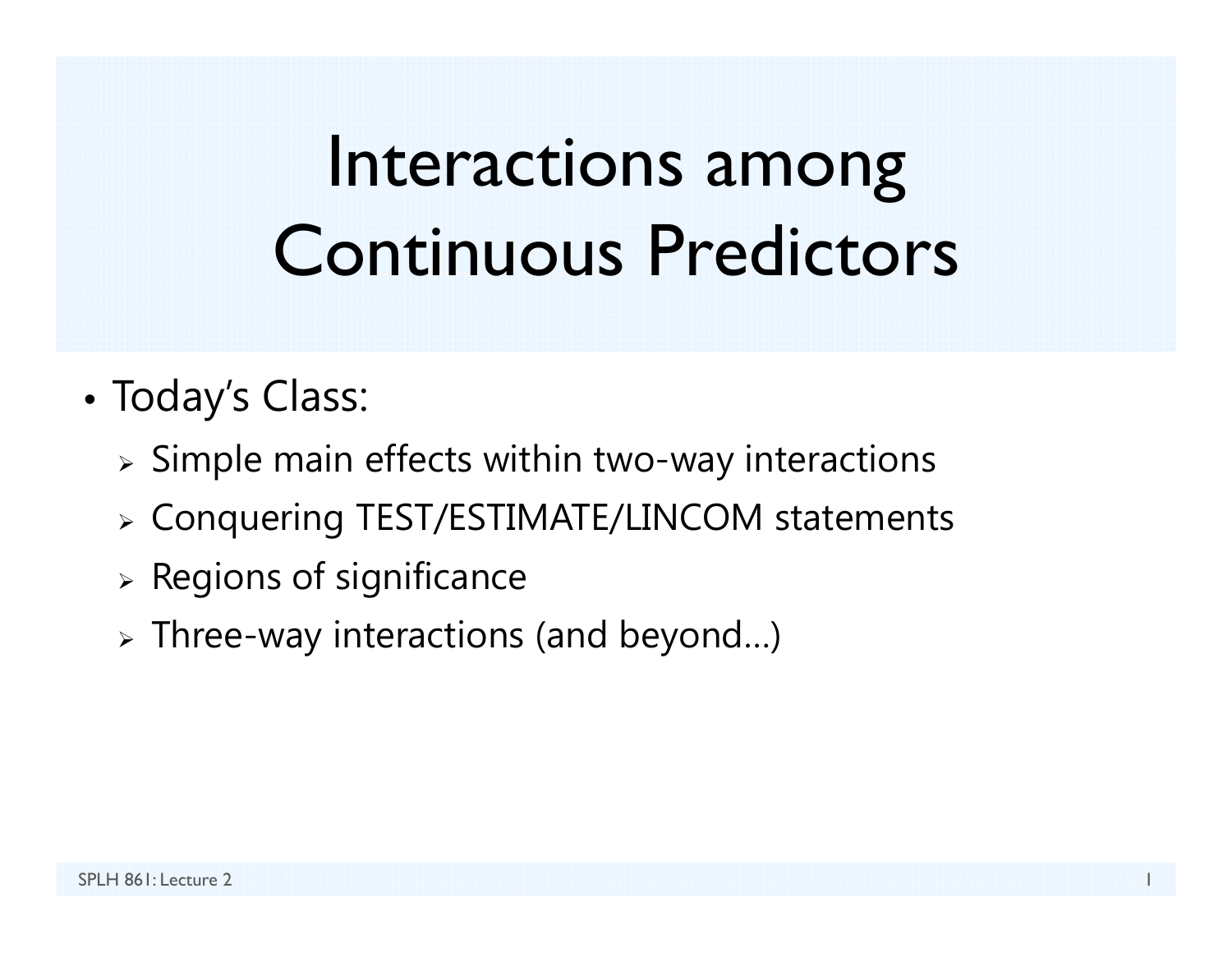## Representing the Effects of Predictors

- From now on, we will think carefully about exactly **how** the **predictor variables** are entered into the **model for the means**  (i.e., by which a predicted outcome is created for each person)
- • Why don't people always care? Because the scale of predictors:
	- $\triangleright$  Does NOT affect the amount of outcome variance accounted for (R<sup>2</sup>)
	- $\triangleright\;$  Does NOT affect the outcomes values predicted by the model for the means (so long as the same predictor fixed effects are included)
- • Why should this matter to us?
	- *Because the Intercept = expected outcome value when X = 0*
	- $\triangleright$  Can end up with nonsense values for intercept if X = 0 isn't in the data, so we need to change the scale of the predictors to include 0
	- Scaling becomes more important **once interactions are included** or once random intercepts are included (i.e., variability around fixed intercept)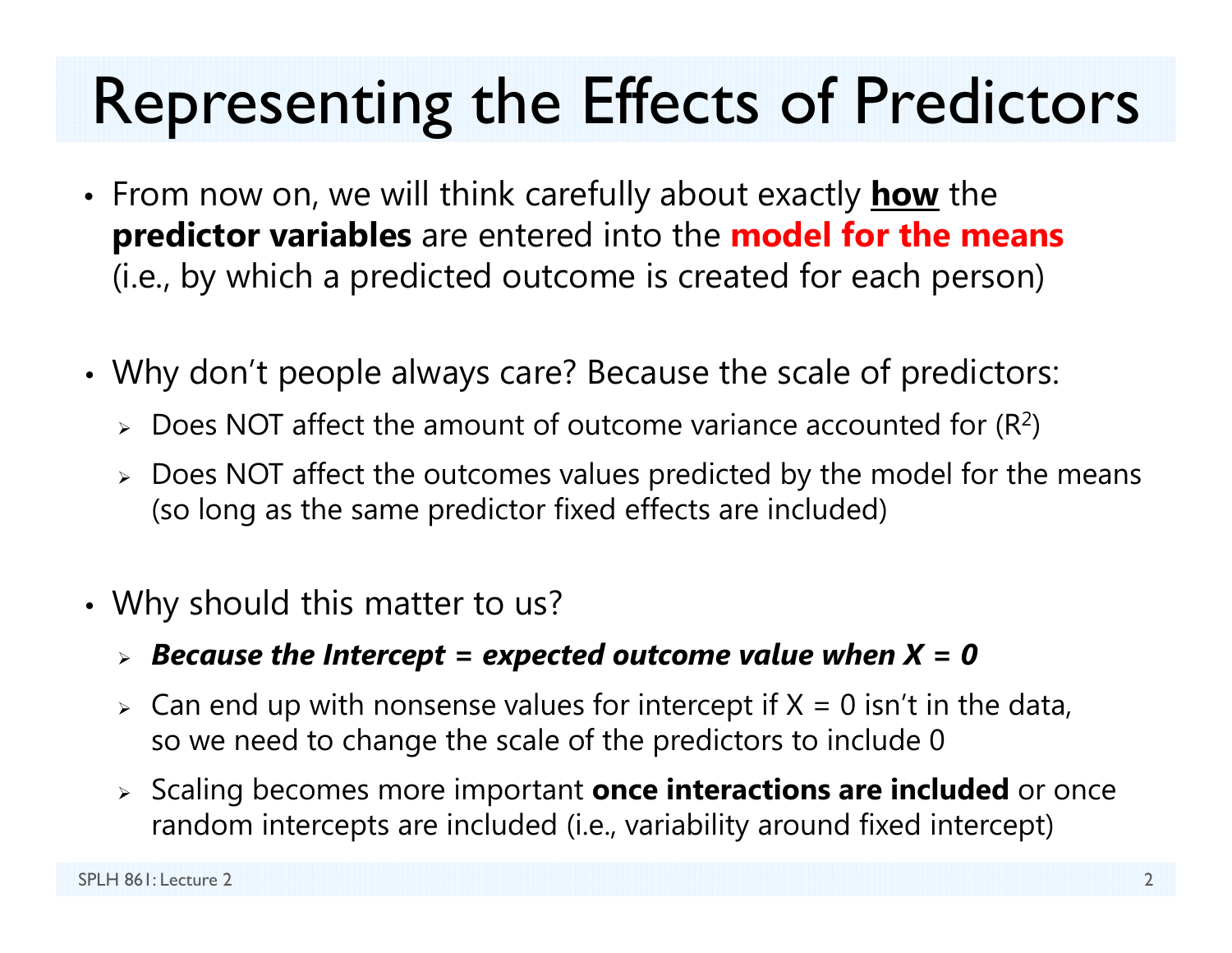# Adjusting the Scale of Predictors

- For **continuous** (quantitative) predictors, **we** will make the intercept interpretable by **centering**:
	- **Centering** = subtract a constant from each variable value so that **the 0 value** falls within the range of the new centered predictor variable
	- $\triangleright$  Typical  $\rightarrow$  Center around predictor's mean: Centered  $\mathrm{X}_1 = \mathrm{X}_1 \mathrm{X}_1$ 
		- Intercept is then expected outcome for "average  $\mathsf{X}_1$  person"
	- $\triangleright$  Better  $\rightarrow$  Center around meaningful constant C: Centered  $\text{X}_\text{1}=\text{X}_\text{1}-\text{\emph{C}}$ 
		- n Intercept is then expected outcome for person with that constant (even 0 may be ok)
- For **binary** predictors, it can be more convenient to treat them as "continuous" than as "categorical" by doing manual coding:
	- Accomplished via "dummy coding" (aka, "reference group coding") → Two-group example using *Gender*: 0 = Men, 1 = Women (or  $0 =$  Women,  $1 =$  Men)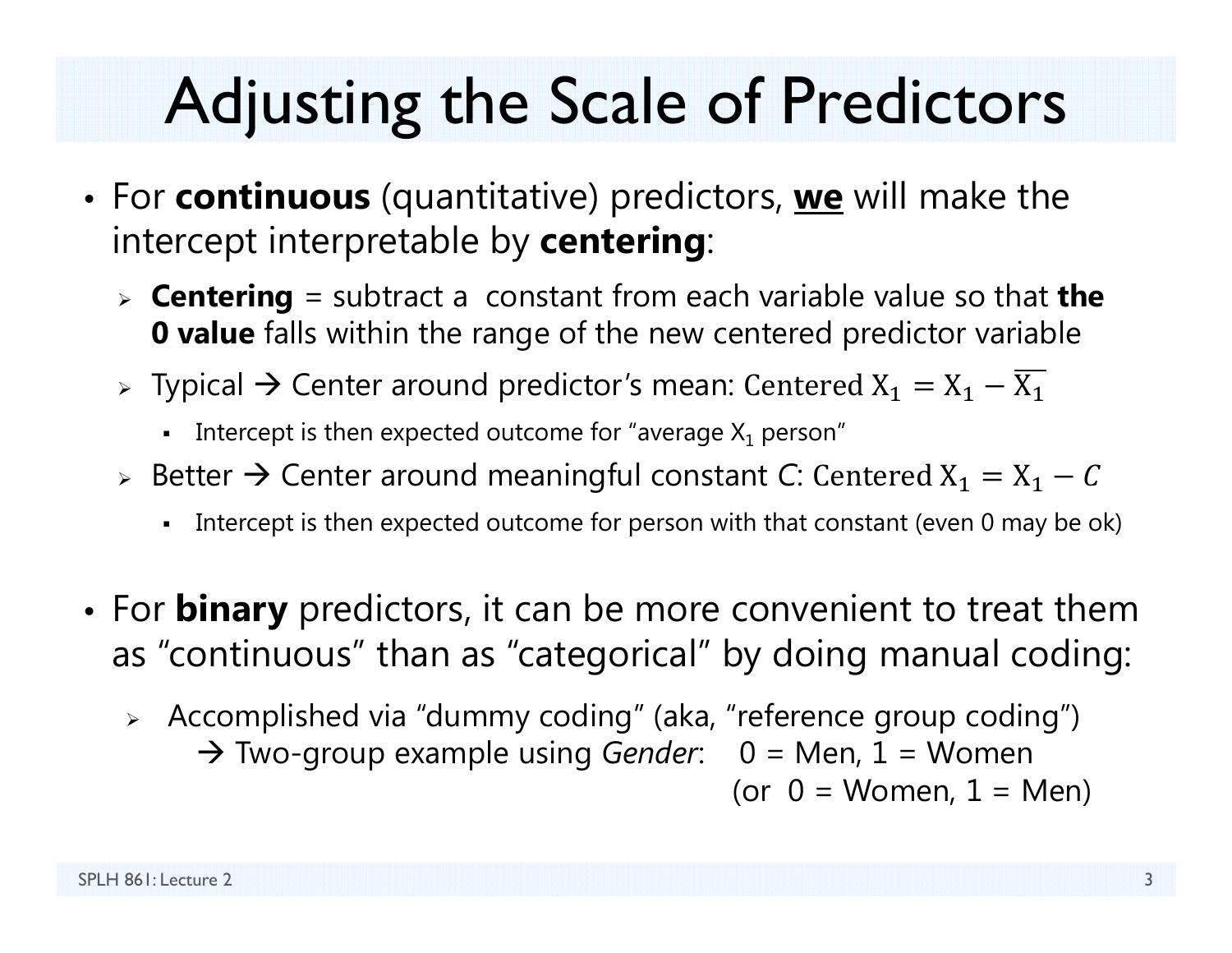#### Interactions:  ${\rm y_i} = {\rm \beta_0} + {\rm \beta_1X_i} + {\rm \beta_2Z_i} + {\rm \beta_3X_iZ_i} + {\rm e_i}$

- • **Interaction = Moderation:** the effect of a predictor depends on the value of the interacting predictor
	- $\triangleright$  Either predictor can be "the moderator" (interpretive distinction only)
- •• Interactions can always be evaluated for any combination of categorical and continuous predictors, although traditionally…
	- > In "ANOVA": By default, all possible interactions are estimated
		- n Software does this for you; oddly enough, nonsignificant interactions usually still are kept in the model (even if only significant interactions are interpreted)
	- > In "ANCOVA": Continuous predictors ("covariates") do not get to be part of interaction terms  $\bm{\rightarrow}$  "homogeneity of regression assumption"
		- There is no reason to assume this it is a testable hypothesis!
	- > In "Regression": No default the effects of predictors are as you specify
		- n Requires most thought, but gets annoying because in regression programs you usually have to manually create the interaction as an observed variable:
		- n e.g., XZinteraction = centeredX \* centeredZ

Interaction variables are created on the fly in MIXED instead!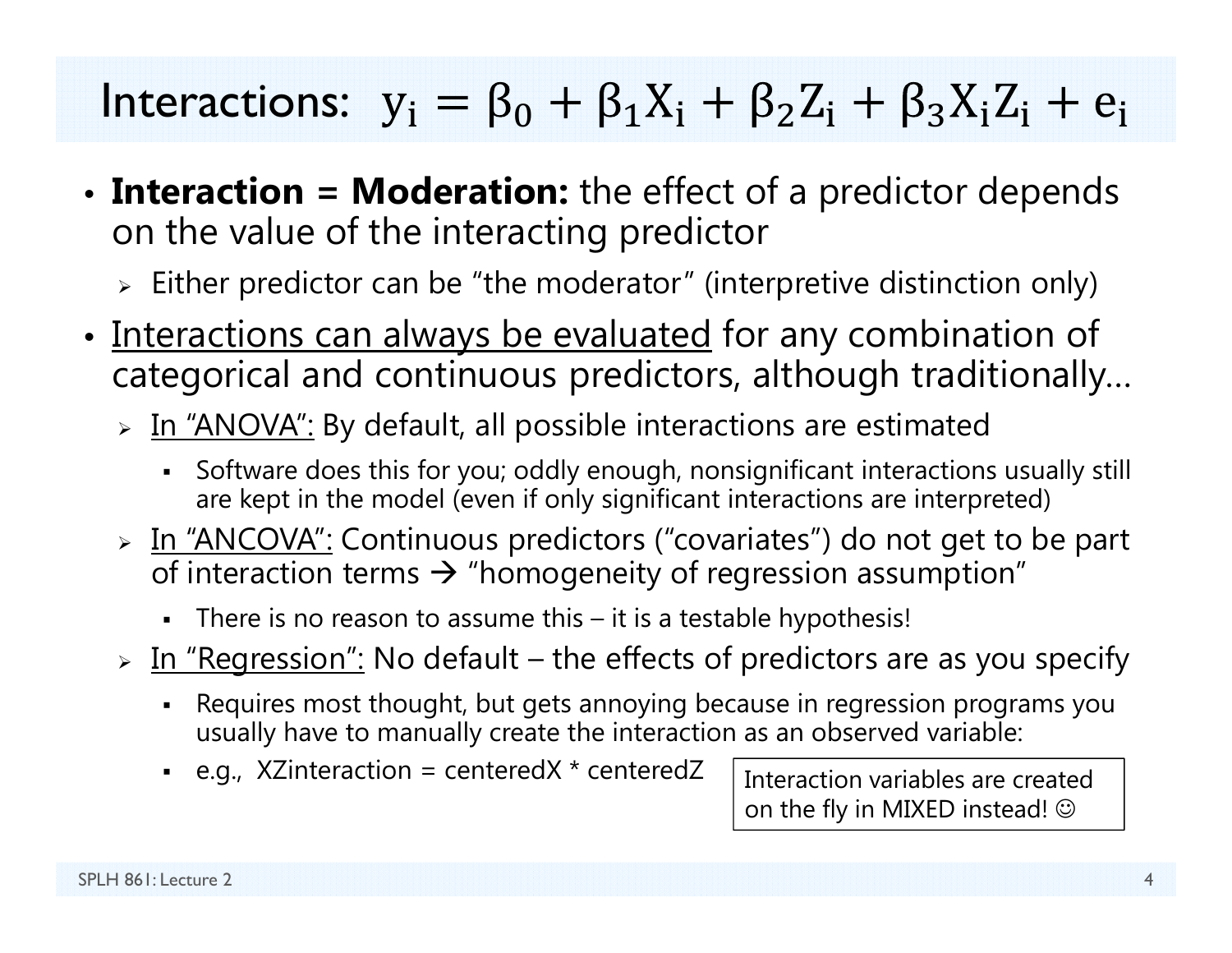#### Main Effects of Predictors within Interactions

- Main effects of predictors within interactions should remain in the model regardless of whether or not they are significant
	- $\triangleright$  An interaction is an over-additive (enhancing) or under-additive (dampening) effect, so *what it is additive to* must be included
- **The role of a two-way interaction is to adjust its main effects…**
- However, the idea of a "main effect" no longer applies… each main effect is *conditional* on the interacting predictor = 0
- e.g., Model of Y = W, X, Z, X\*Z:
	- $\triangleright\;$  The effect of W is still a "main effect" because it is not part of an interaction
	- The effect of X is now the conditional main effect of X *specifically when Z=0*
	- The effect of Z is now the conditional main effect of Z *specifically when X=0*
- Note that this is a different type of conditionality than just "holding the other predictors constant" (which means constant at any value)
	- $\triangleright$  Constant at the 0 value of the interacting predictor(s), specifically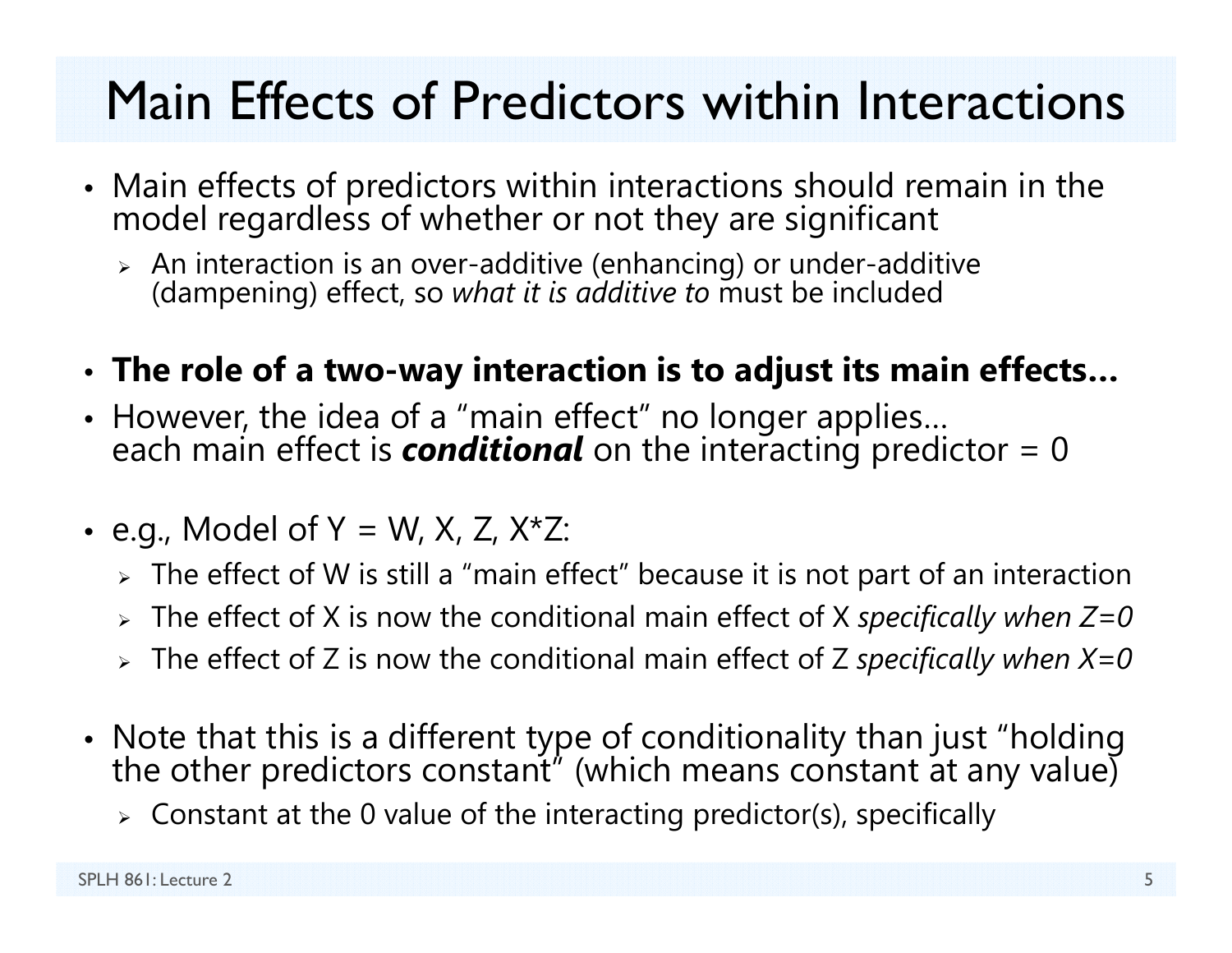#### Interactions: Why 0 Matters

- Y = Student achievement (GPA as percentage out of 100)  $X$  = Parent attitudes about education (measured on 1-5 scale)  $Z$  = Father's education level (measured in years of education)
- GPA<sub>i</sub> =  $\beta_0$  + ( $\beta_1^*$ Att<sub>i</sub>) + ( $\beta_2^*$ Ed<sub>i</sub>) + ( $\beta_3^*$ Att<sub>i</sub>\*Ed<sub>i</sub>) + e<sub>i</sub> **GPAi = 30 + ( 1 \*Atti) + ( 2 \*Edi) + (0.5 \*Atti\*Edi) + ei**
- **Interpret β 0:**
- **Interpret β 1:**
- **Interpret β <sup>2</sup>:**
- **Interpret β <sup>3</sup>: Attitude as Moderator:**

**Education as Moderator:**

• **Predicted GPA** for **attitude of 3** and **Ed of 12** ?**75 = 30 + 1\*(3) + 2\*(12) + 0.5\*(3)\*(12)**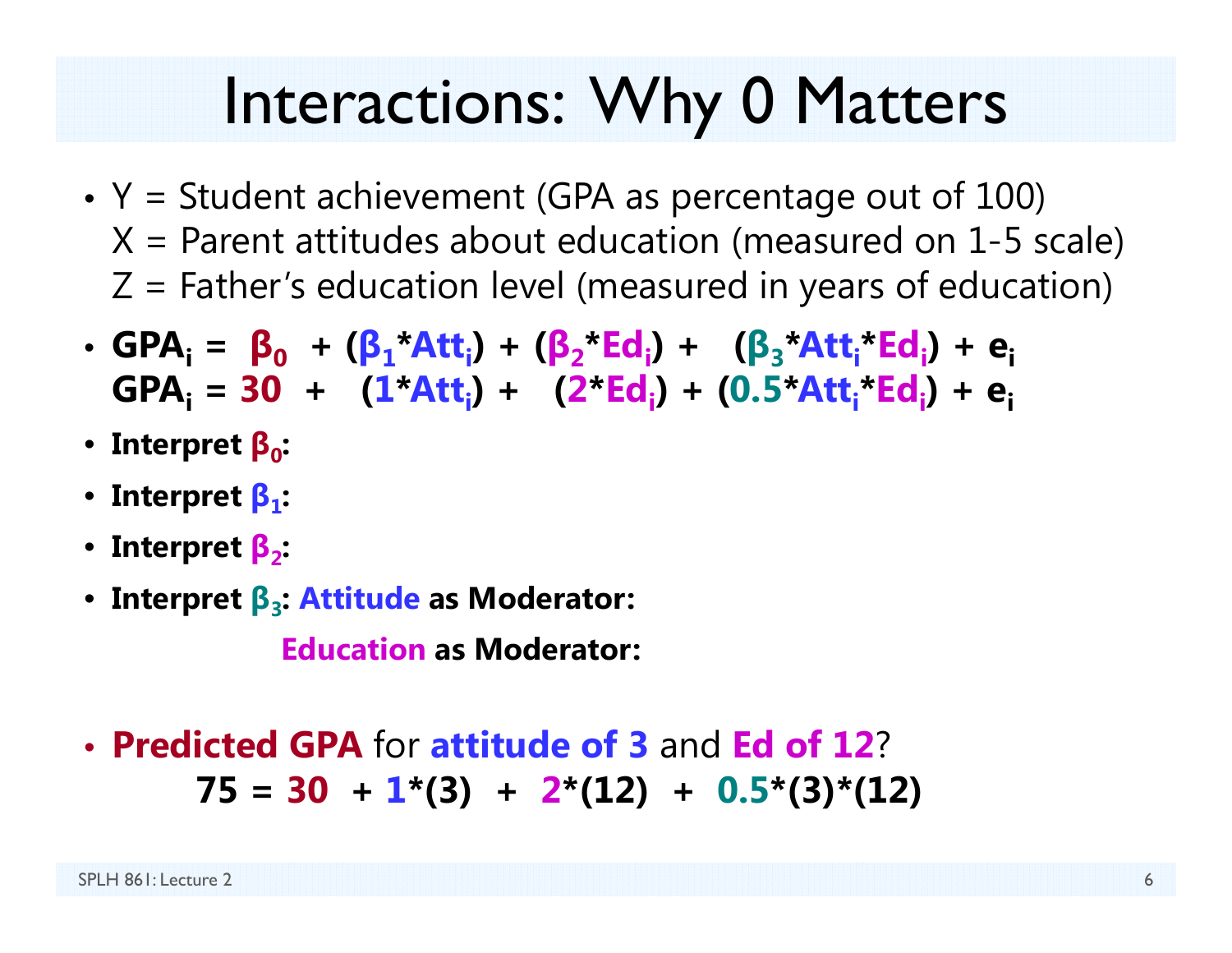## Model-Implied Simple Main Effects

- **Original: GPAi <sup>=</sup> β 0 +( β 1\*Atti)+ ( β 2\*Edi) + ( β 3\*Atti\*Edi) + eiGPAi = 30 + ( 1 \*Atti) + ( 2 \*Edi) + (0.5 \*Atti\*Edi) + ei**
- Given any values of the predictor variables, the model equation provides predictions for:
	- $\triangleright$   $\,$  Value of outcome (model-implied intercept for non-zero predictor values)
	- $\triangleright$  Any conditional (simple) main effects implied by an interaction term
	- **Simple (Conditional) Main Effect = what it is + what** *modifies* **it**
- Step 1: **Identify** all terms in model involving the predictor of interest
	- e.g., Effect of Attitudes comes from: **β 1\*Atti <sup>+</sup> β 3\*Atti\*Edi**
- Step 2: **Factor out** common predictor variable
	- > Start with [β<sub>1</sub>\*Att<sub>i</sub> + β<sub>3</sub>\*Att<sub>i</sub>\*Ed<sub>i</sub>] → [Att<sub>i</sub> (β<sub>1</sub>+ β<sub>3</sub>\*Ed<sub>i</sub>)] → Att<sub>i</sub> (new β<sub>1</sub>)
	- $\triangleright$  Value given by ( ) is then the model-implied coefficient for the predictor
- Step 3: **Calculate** model-implied simple effect and SE
	- Let's try it for **a new reference point of attitude = 3 and education = 12**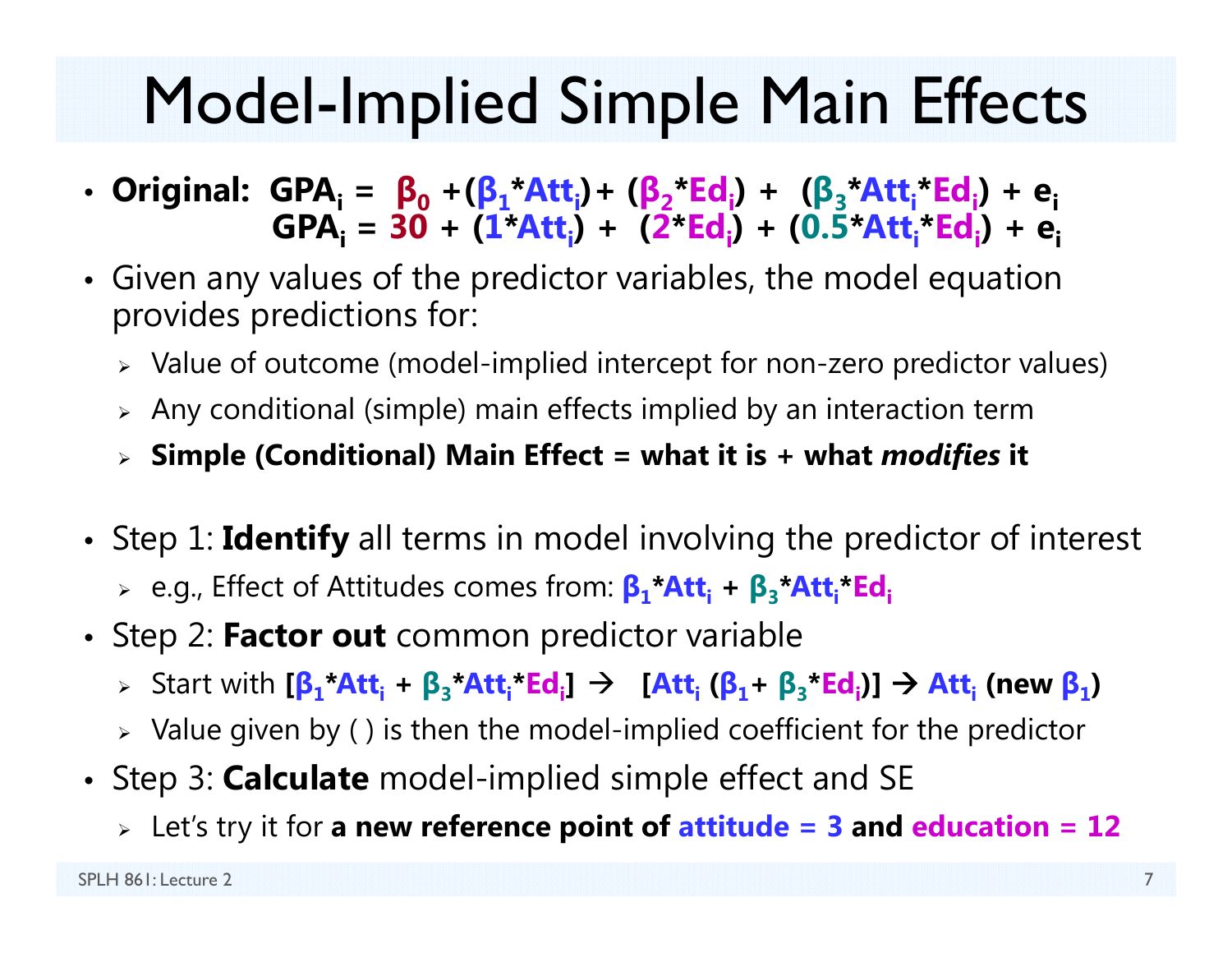## Model-Implied Simple Main Effects

- Old Equation using uncentered predictors:  $GPA_i = \beta_0 + (\beta_1 * Att_i) + (\beta_2 * Ed_i) + (\beta_3 * Att_i * Ed_i) + e_i$ **GPAi = 30 + ( 1 \*Atti) + ( 2 \*Edi) + (0.5 \*Atti\*Edi) + ei**
- New equation using centered predictors (Att<sub>i</sub>−3 and Ed<sub>i</sub>−12): **GPAi = \_\_ + \_\_\_\*(Atti − 3)+ \_\_\_\*(Edi<sup>−</sup>12) + \_\_\_\*(Atti− 3)\*(Edi−12)+ei**
- Intercept: expected value of GPA when Att<sub>i</sub>=3 and Ed<sub>i</sub>=12 **β 0 = 75**
- Simple main effect of Att if Ed<sub>i</sub>=12  $\beta_1$ **\*Att**<sub>i</sub> +  $\beta_3$ **\*Att**<sub>i</sub>**\*Ed**<sub>i</sub>  $\rightarrow$  Att<sub>i</sub>( $\beta_1$ +  $\beta_3$ **\*Ed**<sub>i</sub>)  $\rightarrow$  Att<sub>i</sub>(1+0.5**\*12**)
- Simple main effect of Ed if Att<sub>i</sub>=3  $\beta_2$ **\*Ed**<sub>i</sub> +  $\beta_3$ **\*Att**<sub>i</sub>**\*Ed**<sub>i</sub>  $\rightarrow$  Ed<sub>i</sub>( $\beta_2$ +  $\beta_3$ **\*Att**<sub>i</sub>)  $\rightarrow$  Ed<sub>i</sub>(2+0.5 **\*3 )**
- **Two-way interaction of Att and Ed: (0.5 \*Atti\*Edi)**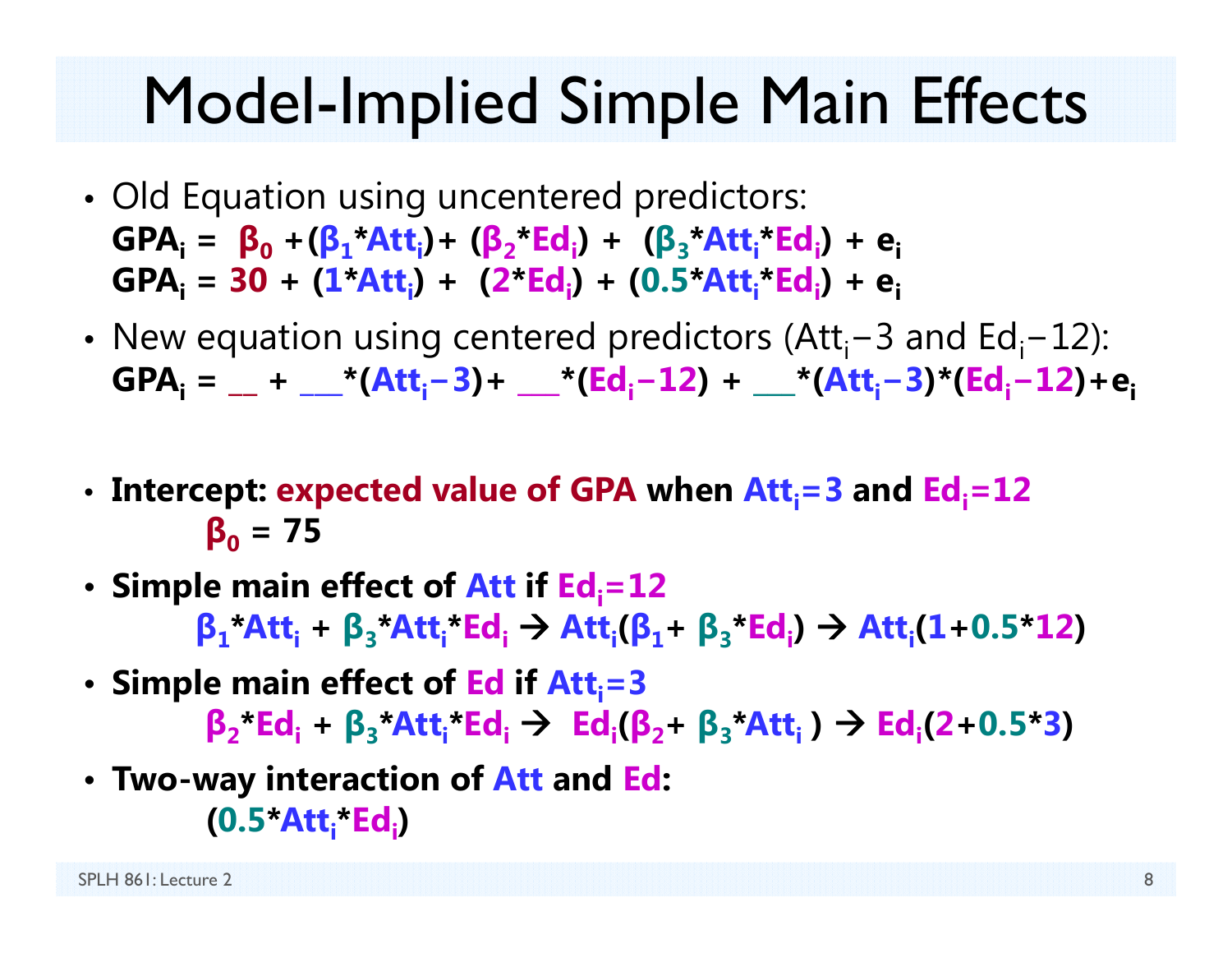## Significance of Model-Implied Fixed Effects

- • We now know how to calculate simple (conditional) main effects: **Effect of interest = what it is + what** *modifies* **it e.g., Effect of Attitudes =**  $\beta_1 + \beta_3$ **\*Ed**
- But if we want to test whether that new effect is  $\neq$  0, we also need its **standard error**  (**SE** to get Wald test *t- or z*-value *p*-value)
- Even if the simple (conditional) main effect is not *directly* given by the model, its estimate and SE are still *implied* by the model
- **3 options** to get the new simple (conditional) main effect estimate and SE (in order of least to most annoying):
- **1. Ask the software to give it to you** using your original model (e.g., ESTIMATE in SAS, TEST in SPSS, LINCOM in STATA, NEW in Mplus… most programs will do this if you know how to ask)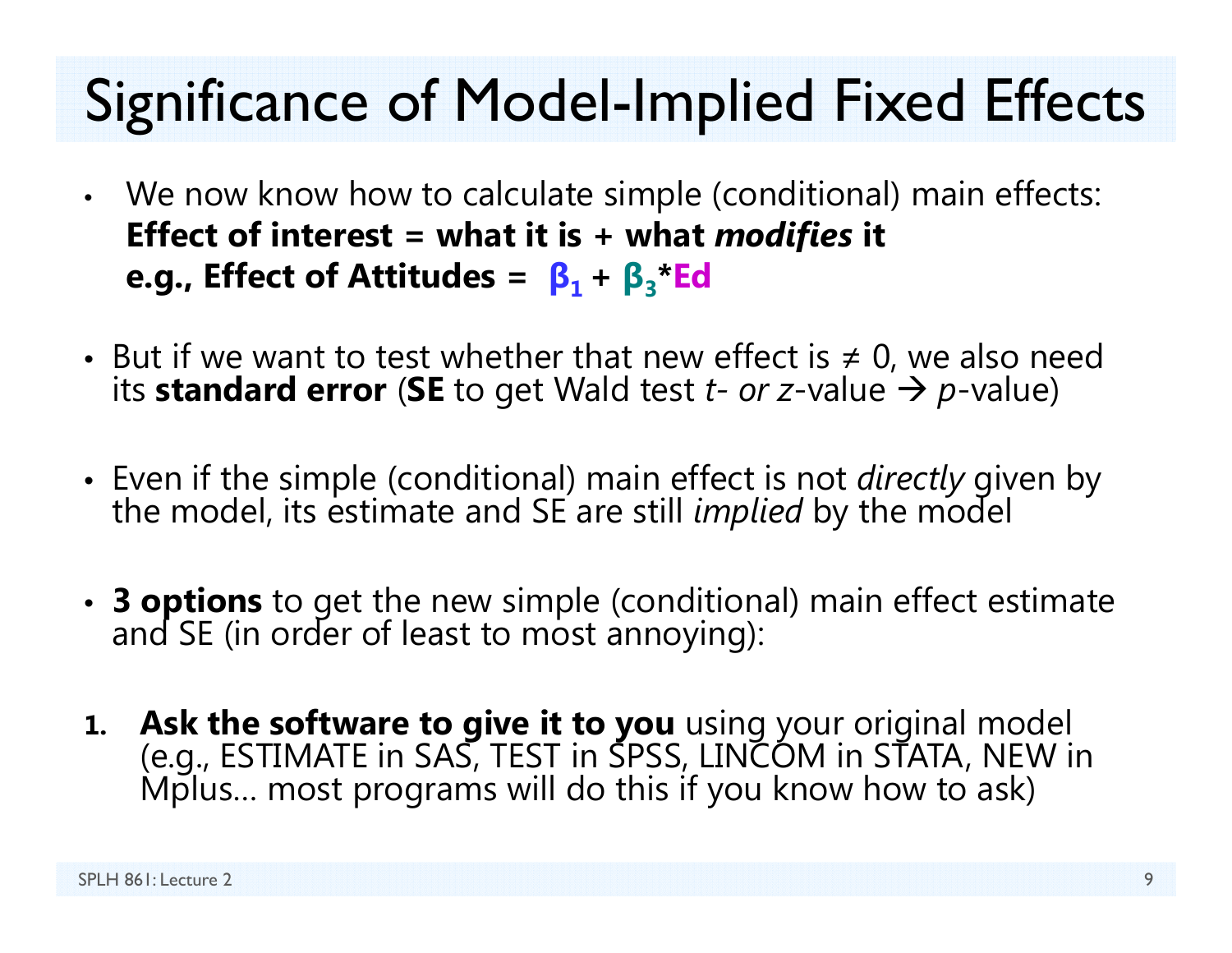### Significance of Model-Implied Fixed Effects

- **2. Re-center your predictors** to the interacting value of interest (e.g., make attitudes=3 the new 0 for attitudes) and **re-estimate** your model; repeat as needed for each value of interest
- **3.Hand calculations** (what the program does for you in option #1)

#### For example: **Effect of Attitudes = β1 + β 3\*Ed**

- SE  $^2$  = sampling variance of estimate  $\rightarrow$  e.g., Var(β<sub>1</sub>) = SE<sub>β1</sub> 2
- **SE β 1**<sup>2</sup> = Var(β<sub>1</sub>) + Var(β<sub>3</sub>)\*Ed + 2Cov(β<sub>1</sub>,β<sub>3</sub>)\*Ed
	- Values come from "asymptotic (sampling) covariance matrix" (COVB)
	- Variance of a sum of terms always includes 2\*covariance among them
	- • Here, this is because what each main effect estimate could be is related to what the other main effect estimates could be
	- Note that if a main effect is unconditional, its SE<sup>2</sup> = Var( $\beta$ ) only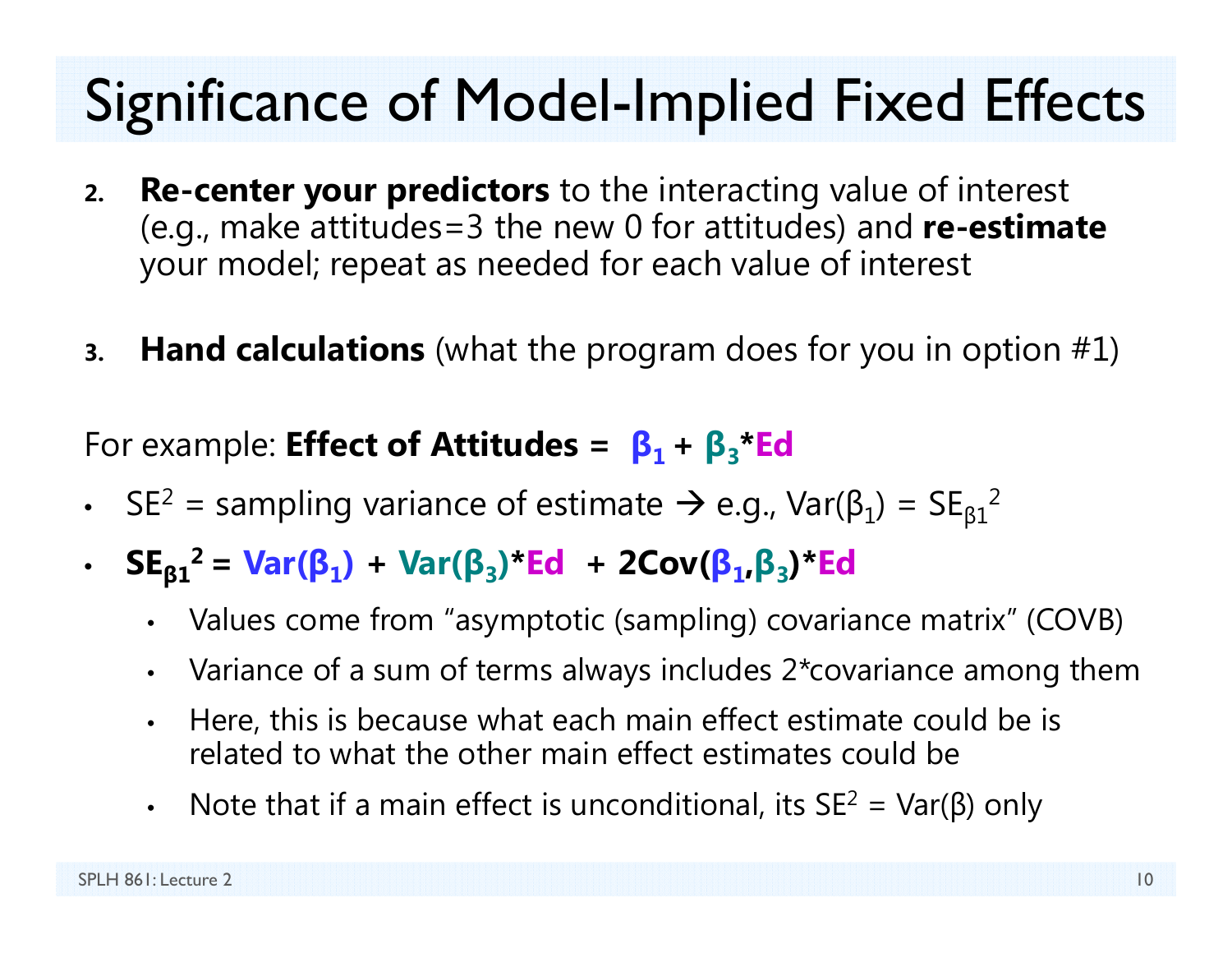# 1. Model-Implied Simple Main Effects

- • Old Equation using uncentered predictors:  $GPA_i = \beta_0 + (\beta_1 * Att_i) + (\beta_2 * Ed_i) + (\beta_3 * Att_i * Ed_i) + e_i$ **GPAi = 30 + (1\*Atti) + (2\*Edi) + (0.5\*Atti\*Edi) + ei**
- •• Intercept: predicted GPA if Att<sub>i</sub>=3 and Ed<sub>i</sub>=12 **?**
- •**Simple main effect of Att if Edi=12 ? Atti(β1<sup>+</sup>β3\*Edi)**
- **Simple main effect of Ed if Atti=3 ? Edi(β2<sup>+</sup>β3\*Atti )**

| ECHO 'Requesting Model-Implied Fixed Effects From Previous Slide'.  |  |  |  |
|---------------------------------------------------------------------|--|--|--|
| MIXED y WITH att ed / METHOD = REML / PRINT = SOLUTION TESTCOV      |  |  |  |
| $/FIXED = att ed att*ed$                                            |  |  |  |
| /TEST = "Pred GPA if Att=3 Ed=12" intercept 1 att 3 ed 12 att*ed 36 |  |  |  |
| $/TEST$ = "Effect of Att if Ed=12" att 1 att*ed 12                  |  |  |  |
| $/TEST$ = "Effect of Ed if Att=3" ed 1 att*ed 3.                    |  |  |  |
|                                                                     |  |  |  |

In TEST statements, the variables refer to their betas; the numbers refer to the operations of their betas. These estimates would be given directly by the fixed effects instead if you recentered the predictors as: Att-3, Ed-12.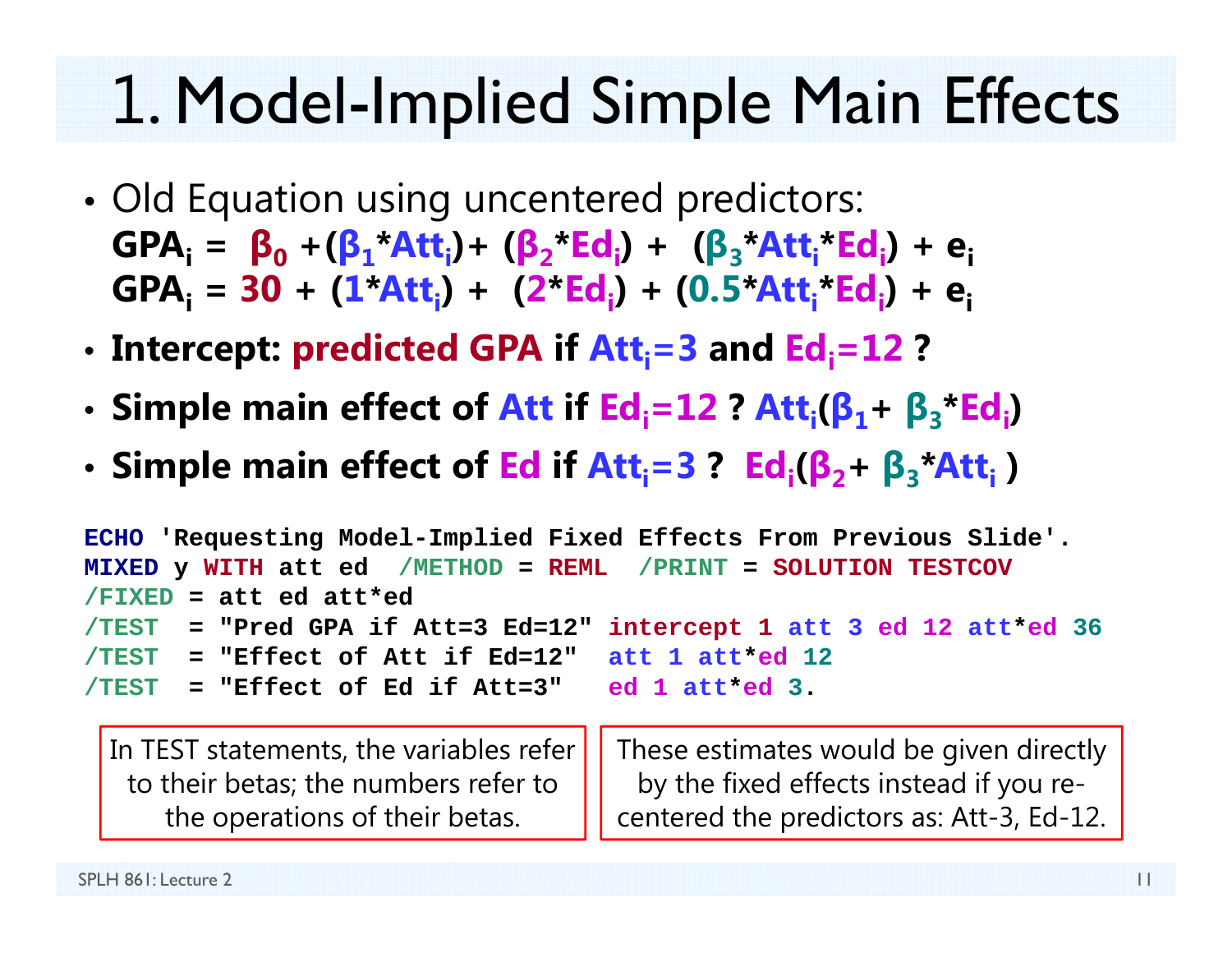#### Requesting Model-Implied Fixed Effects

- **To request predicted outcomes (= intercepts):**
	- $\triangleright$  Need to start with <code>"intercept 1"</code> (for  $\beta_0$ )
	- $\ge$  ALL model effects must be included or else are held = 0
	- Note: predictors on CLASS/BY statements must be given a value (more on this next week)
- • **For example: regression after centering both predictors GPAi <sup>=</sup> β 0 +( β 1\*Atti− 3)+ ( β 2\*Edi<sup>−</sup>12) + ( β 3\*Atti− 3 \*Edi−12)+ei**
- **"GPA if Att=5 Ed=16" intercept 1 att \_\_ ed \_\_ att \*ed \_\_**

**"GPA if Att=1 Ed=12" intercept 1 att \_\_ ed \_\_ att \*ed \_\_**

**"GPA if Att=3 Ed=20" intercept 1 att \_\_ ed \_\_ att \*ed \_\_**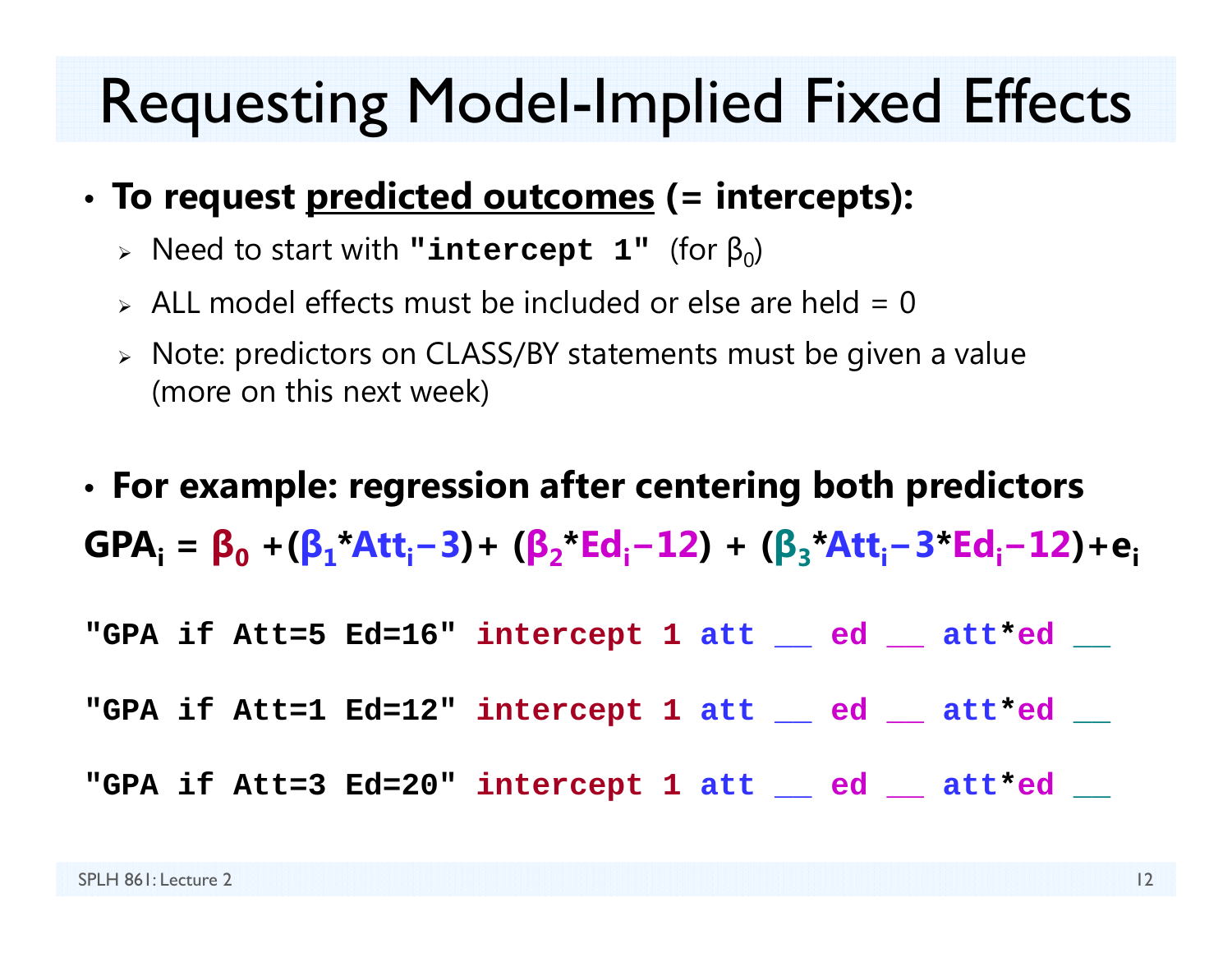#### Requesting Model-Implied Fixed Effects

- • **To request predicted slopes (= simple main effects):**
	- **DO NOT** start with **"intercept 1"** (β 0 does **not** contribute to slopes)
	- **NOT ALL** model effects must be included (**only** what modifies the slope)
	- Note: predictors on CLASS/BY statements must be given a value if they modify the slope in an interaction (more on this next week)
- • **For example: regression after centering both predictors GPAi <sup>=</sup> β 0 +( β 1\*Atti− 3)+ ( β 2\*Edi<sup>−</sup>12) + ( β 3\*Atti− 3 \*Edi−12)+ei**

| "Att Slope if Ed=10" intercept 0 att __ ed __ att*ed __ |  |  |
|---------------------------------------------------------|--|--|
| "Att Slope if Ed=18" intercept 0 att ad att*ed          |  |  |
|                                                         |  |  |
| "Ed Slope if Att=2" intercept 0 att __ ed __ att*ed __  |  |  |
| "Ed Slope if Att=5" intercept 0 att __ ed __ att*ed __  |  |  |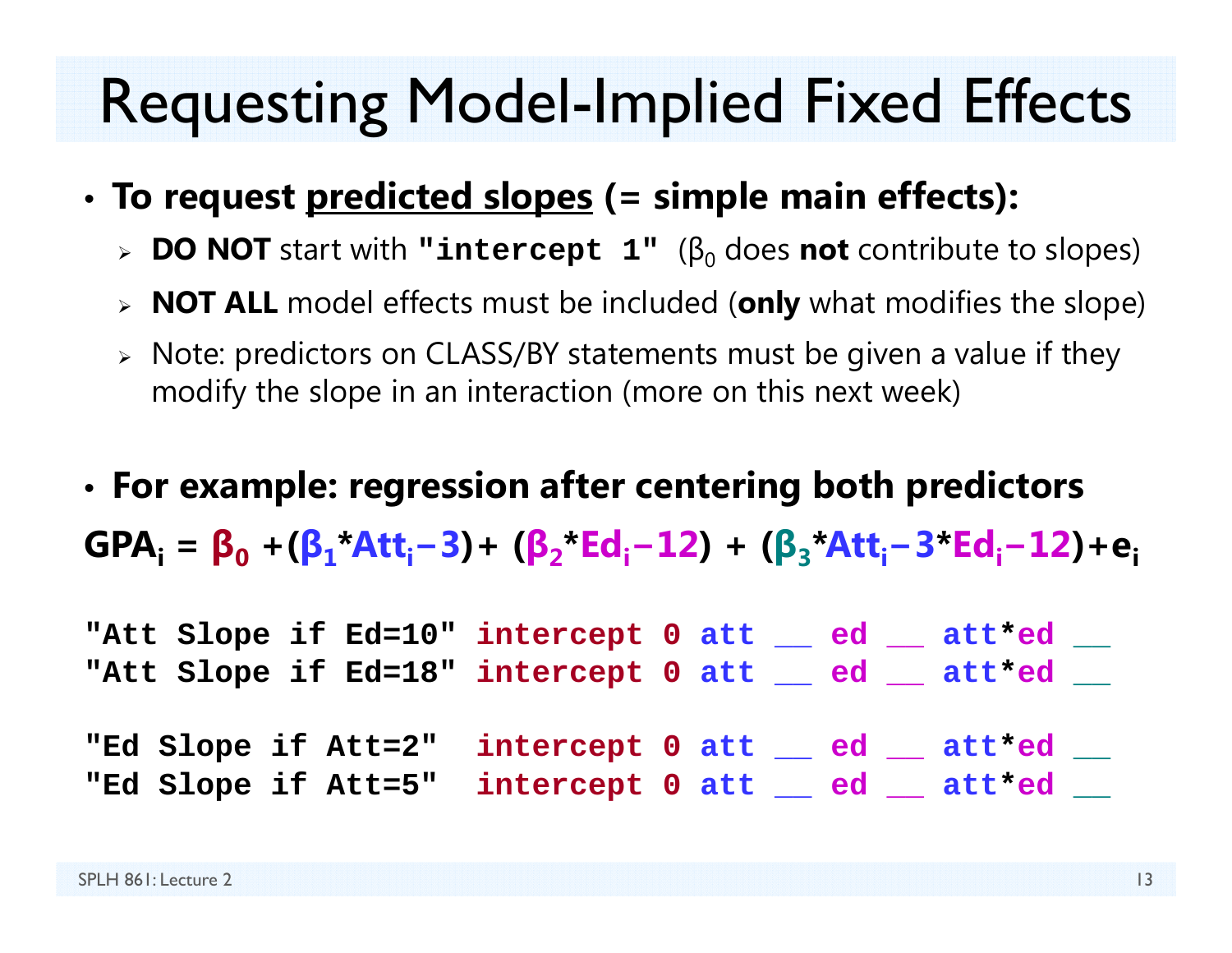#### Regions of Significance for Main Effects

- • For continuous predictors, there may not be specific values of the moderator at which you want to know significance…
- For example, age\*woman (in which 0=man, 1=woman):

**yi <sup>=</sup> β <sup>0</sup>+( β 1\*Agei<sup>−</sup>85)+( β 2\*Womani)+( β 3\*Agei−85 \*Womani)+ei**

- • Age slopes are only possible for two specific values of woman: **"Age Slope for Men" age85 \_\_ woman \_\_ age85 \*woman \_\_ "Age Slope for Women" age85 \_\_ woman \_\_ age85 \*woman \_\_**
- • But there are many ages to request gender differences for... **"Gender Diff at Age=80" age85 \_\_ woman \_\_ age85 \*woman \_\_ "Gender Diff at Age=90" age85 \_\_ woman \_\_ age85 \*woman \_\_**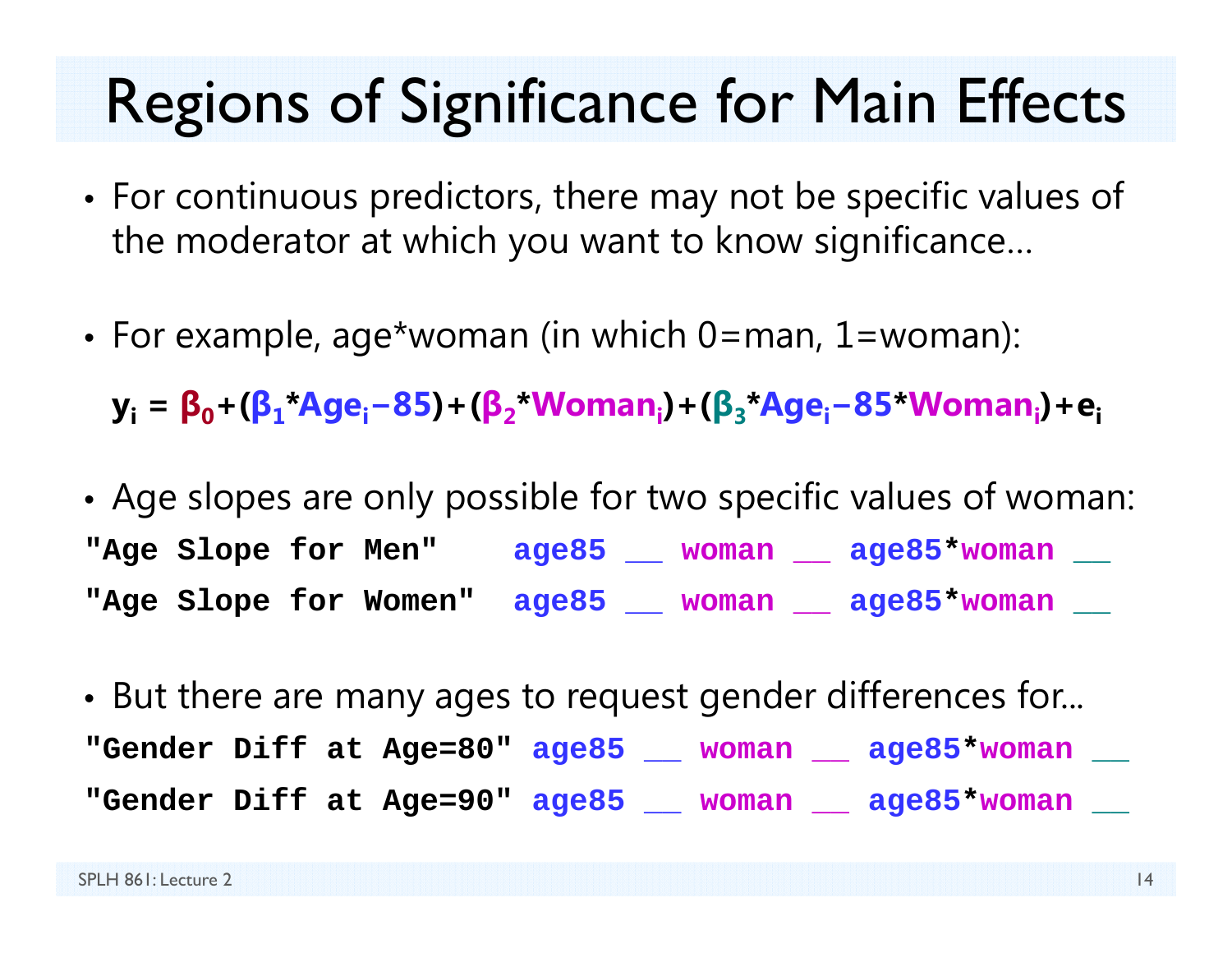## Regions of Significance for Main Effects

- An alternative approach for continuous moderators is known as **regions of significance** (see Hoffman 2014 ch 2. for refs)
- Rather than asking if the simple main effect of gender is still significant at a particular age, we can find the **boundary ages** at which the gender effect becomes non-significant
- We know that: EST / SE = *t*-value → if  $|t|$  >  $|1.96|$ , then  $p$ <.05
- So we work backwards to find the EST and SE such that:

$$
\pm t = \pm 1.96 = \frac{\text{Slope Estimate}}{\sqrt{\text{Variance of Slope Estimate}}}, \text{where:}
$$
\n
$$
\text{Gender Slope (Gender Difference)} \text{Estimate} = \beta_2 + \beta_3 (\text{Age} - 85)
$$
\n
$$
\text{Variance of Slope Estimate} = \text{Var}(\beta_2) + 2\text{Cov}(\beta_2 \beta_3) (\text{Age} - 85) + \text{Var}(\beta_3) (\text{Age} - 85)^2
$$

- Need to request "asymptotic covariance matrix" (COVB)
	- $\triangleright\;$  Covariance matrix of fixed effect estimates (SE<sup>2</sup> on diagonal)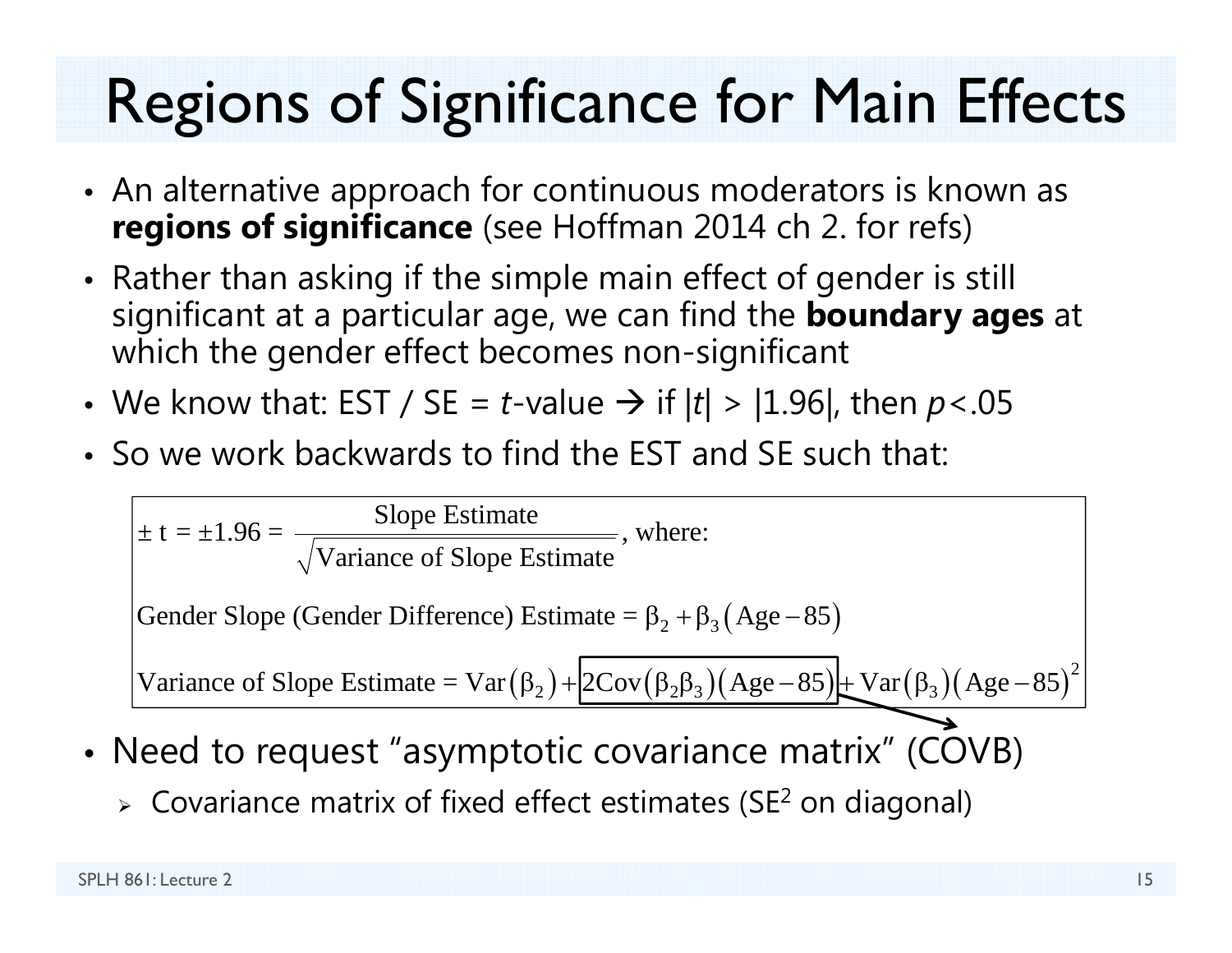## Regions of Significance for Main Effects

Gender Slope (Gender Difference) Estimate =  $\beta_2 + \beta_3$  (Age – 85) Variance of Slope Estimate =  $Var(\beta_2) + 2Cov(\beta_2\beta_3)(Age-85) + Var(\beta_3)(Age-85)^2$  $\pm t = \pm 1.96 = \frac{\text{Slope Estimate}}{\text{Slope Estimate}}$ , where: Variance of Slope Estimate

- For example, age\*woman (0=man, 1=woman), age = moderator: **yi <sup>=</sup> β <sup>0</sup>+( β 1\*Agei<sup>−</sup>85)+( β 2\*Womani)+( β 3\*Agei−85 \*Womani)+ei**
- **β 2 <sup>=</sup> <sup>−</sup>0.5306\* at age=85, Var( β 2) SE 2 for β 2 = 0.06008**
- **β 3 <sup>=</sup> <sup>−</sup>0.1104\* unconditional, Var( β 3) SE 2 for β 3 = 0.00178**
- $\bullet$  Covariance of  $\boldsymbol{\beta}_2$  SE and  $\boldsymbol{\beta}_3$  SE = 0.00111

#### • **Regions of Significance for Moderator of Age = 60.16 to 79.52**

> The gender effect  $\beta_2$  is predicted to be <u>significantly negative</u> above age 79.52, non-significant from ages 79.52 to 60.16, and significantly positive below age 60.16 (because non-parallel lines will cross eventually).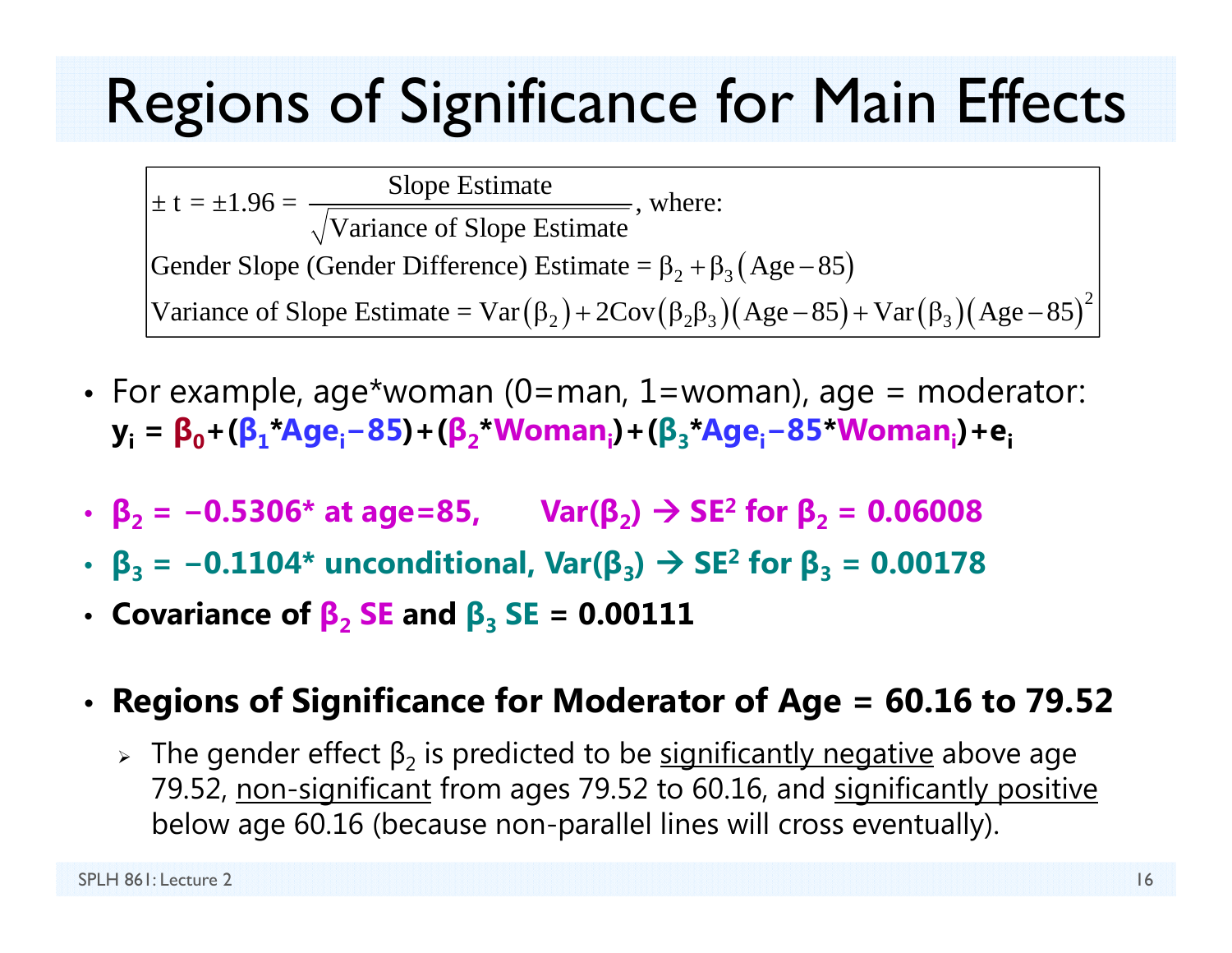## More Generally…

- Can decompose a **2-way interaction** by testing the simple effect of X at different levels of Z (and vice-versa)
	- $\triangleright$  Use TESTs to request simple effects at any point of the interacting predictor
	- $\triangleright$   $\,$  Regions of significance are useful for continuous interacting predictors
- $\bullet$  More general rules of interpretation, given a **3-way interaction**:
	- *Simple (main) effects move the intercept*
		- n 1 possible interpretation for each simple main effect
		- n Each simple main effect is conditional on other two variables =  $0$
	- *The 2-way interactions (3 of them in a 3-way model) move the simple effects*
		- n 2 possible interpretations for each 2-way interaction
		- n Each simple 2-way interaction is conditional on third variable  $= 0$
	- *The 3-way interaction moves each of the 2-way interactions*
		- n 3 possible interpretations of the 3-way interaction
		- n Is highest-order term in model, so is unconditional (applies always)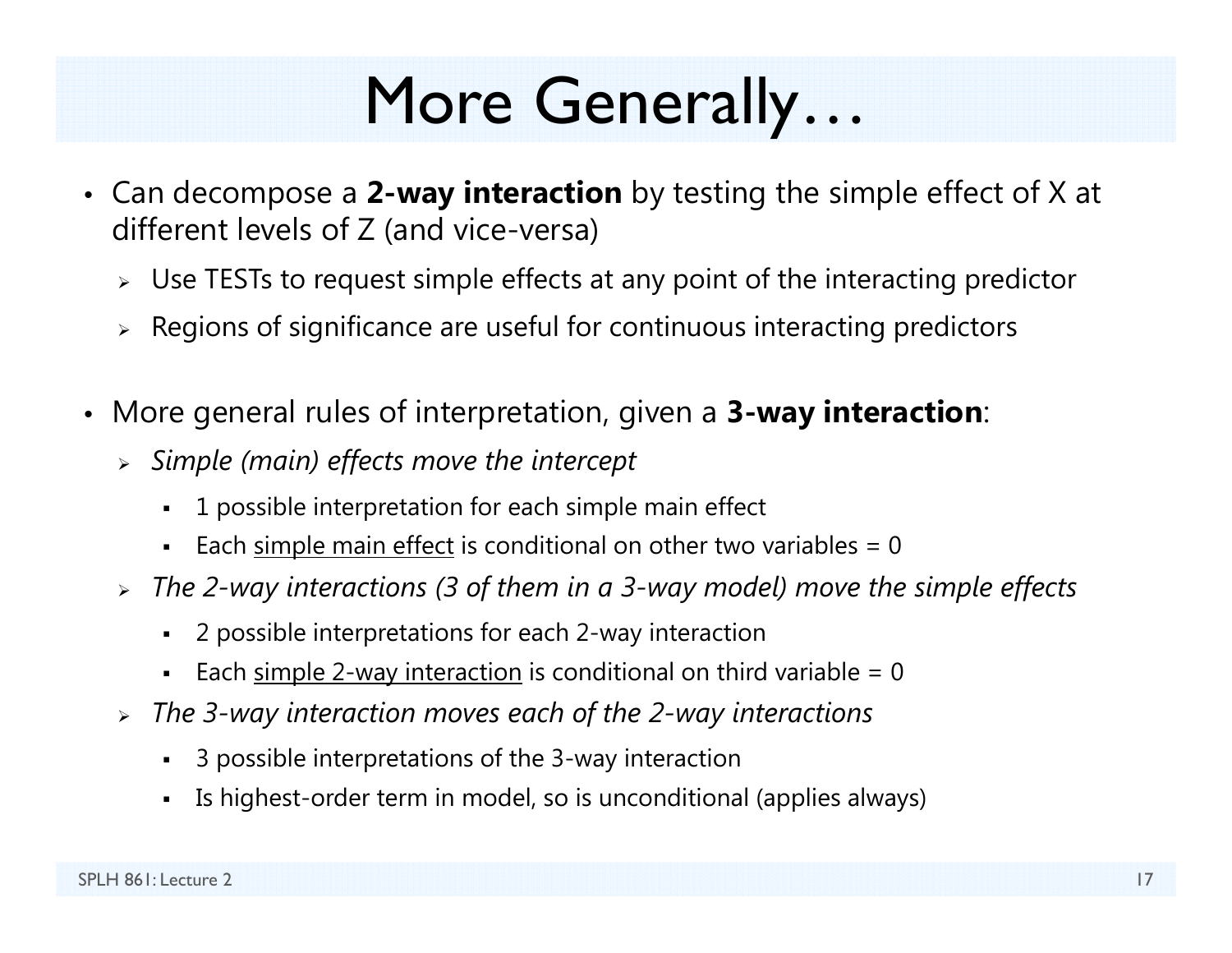#### Practice with 3-Way Interactions

- Intercept = 5, Effect of X  $= 1.0$ , Effect of Z  $= 0.50$ , Effect of W  $= 0.20$
- **X\*Z = .10 (applies specifically when W is 0)**
	- #1: for every 1-unit ∆X,
	- #2: for every 1-unit ∆Z,
- **X\*W = .01 (applies specifically when Z is 0)**
	- #1: for every 1-unit ∆X,
	- #2: for every 1-unit ∆W,
- **Z\*W = .05 (applies specifically when X is 0)**
	- #1: for every 1-unit ∆Z,
	- #2: for every 1-unit ∆W,
- **X\*Z\*W = .001 (unconditional because is highest order)**
	- #1: for every 1-unit ∆X,
	- #2: for every 1-unit ∆Z,
	- #3: for every 1-unit ∆W,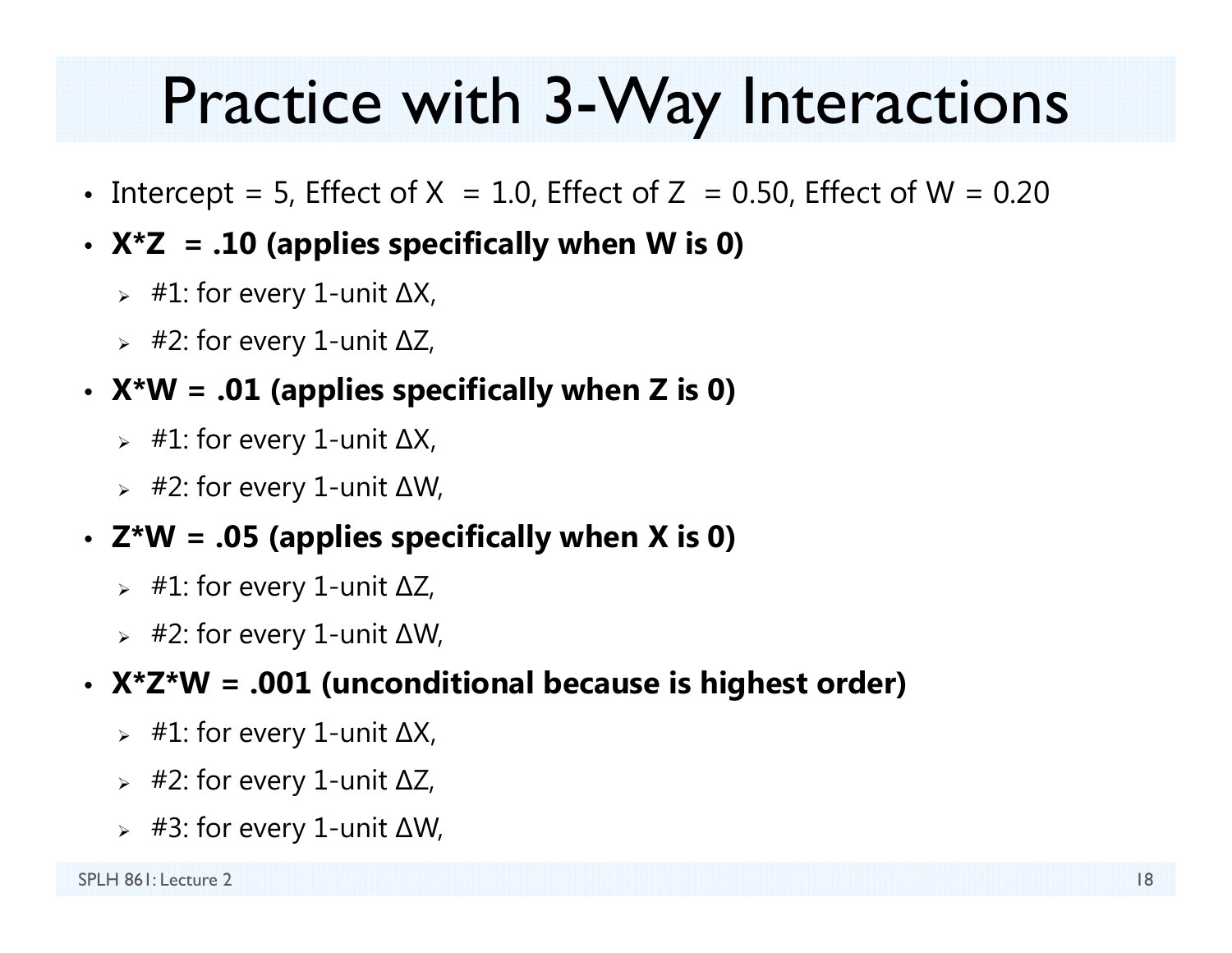#### Practice with 3-Way Interactions

- •• Model:  $y_i = \beta_0 + \beta_1 X_i + \beta_2 Z_i + \beta_3 W_i + \beta_4 X_i W_i$  $(5\Lambda_1 L_i$  T  $P_6 L_i$  VV<sub>I</sub> T  $P_7 \Lambda_1 L_i$  VV<sub>I</sub> T  $e_i$
- • Formula to get simple main effects:
	- $>$  Simple effect of X =
	- $>$  Simple effect of Z =
	- $>$  Simple effect of W =
- • Formula to get simple 2-way interactions:
	- $\triangleright$  Simple X\*Z =
	- $>$  Simple X\*W =
	- $>$  Simple Z\*W =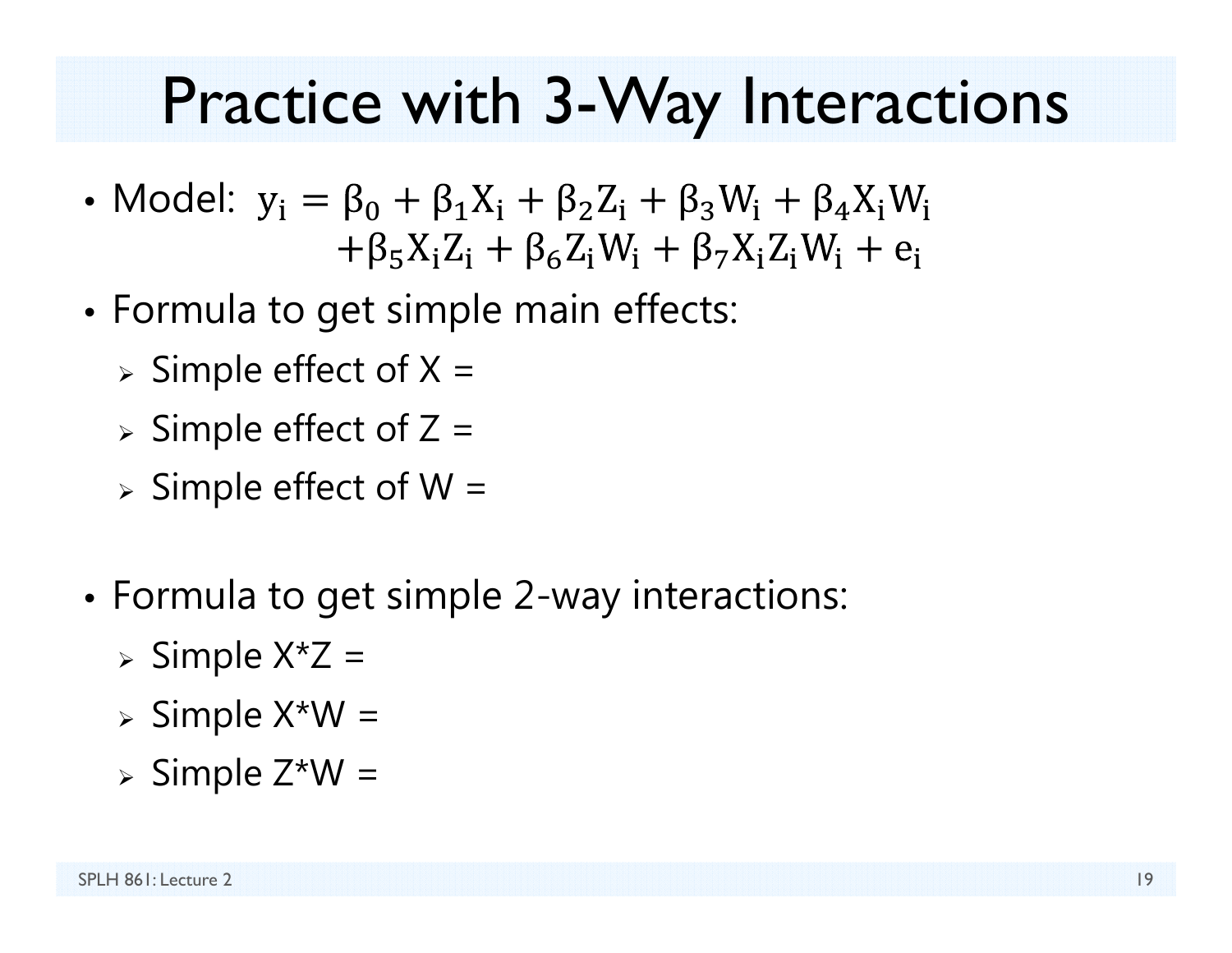## Interpreting Interactions: Summary

- • $\bullet$  Interactions represent "moderation" – the idea that the effect of one variable depends upon the level of other(s)
- The main effects WILL CHANGE in once an interaction with them is added, because they now mean different things:
	- $\triangleright$  Main effect  $\rightarrow$  Simple effect specifically when interacting predictor = 0
	- $\triangleright$   $\,$  Need to have 0 as a meaningful value for each predictor for that reason
- $\bullet$ Rules for interpreting conditional (simple) fixed effects:
	- $\triangleright$  Intercepts are conditional on (i.e., get adjusted by) main effects
	- Main effects are conditional on two-ways (become 'simple main effects')
	- Two-ways are conditional on three-ways... And so forth
	- $\triangleright$  Highest-order term is unconditional same regardless of centering